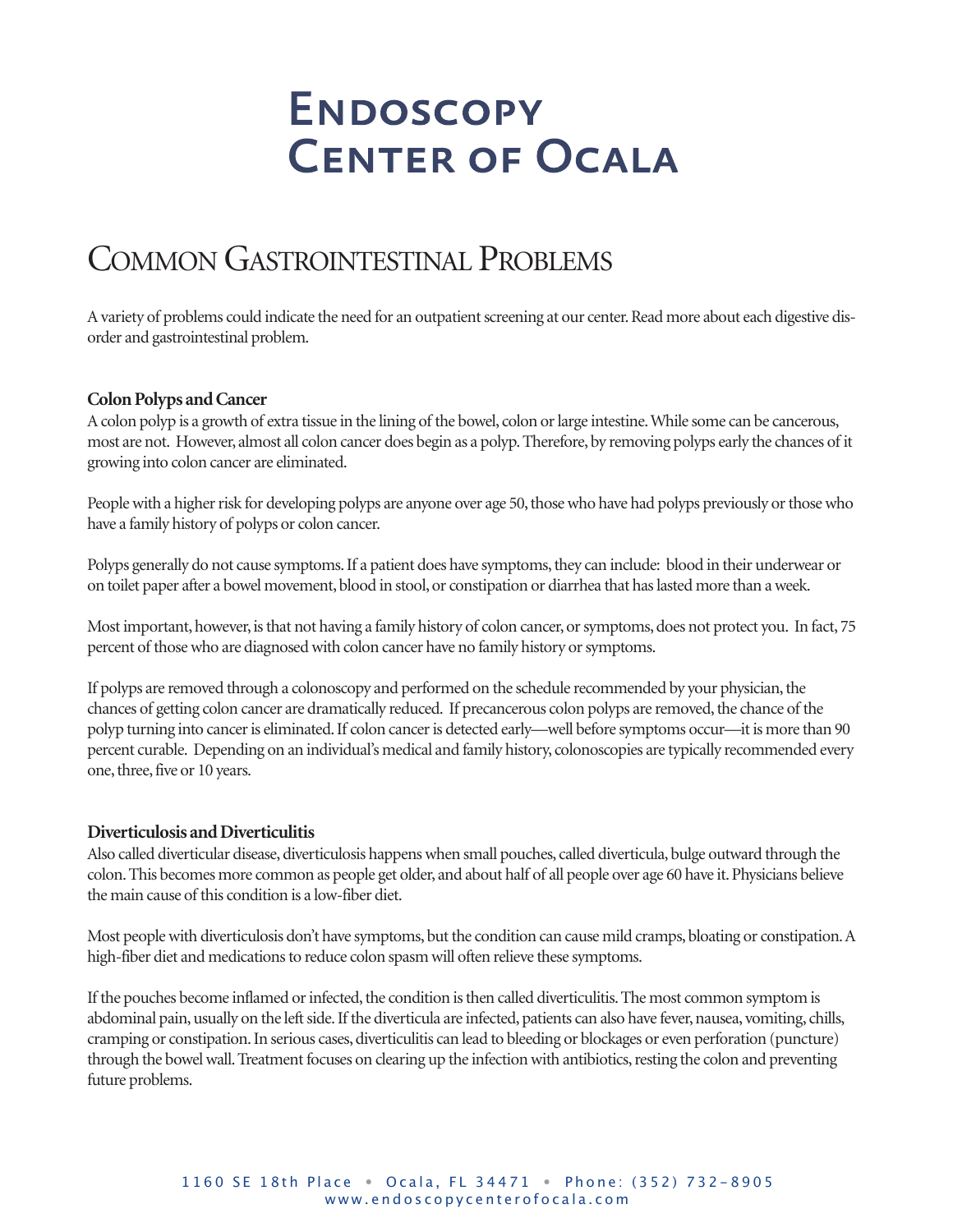#### **Esophagitis** and Stricture

Esophagitis is a general term for any inflammation, irritation or swelling of the esophagus, which is the tube that leads from the back of the mouth to the stomach. It is frequently caused by a backflow of stomach acid to the esophagus. This is commonly called "heartburn" or GERD (gastroesophageal reflux disease). Irritation may cause the tissues to become inflamed and occasionally form ulcers, and patients may have difficulty swallowing and have a burning sensation in the esophagus. Other symptoms include painful swallowing, heartburn or oral lesions. A stricture occurs when the inflamed area heals with a scar that narrows the esophagus, resulting in causing problems with swallowing. People who have frequent heartburn, vomit excessively, have had surgery or radiation to the chest or take medications like aspirin, ibuprofen and potassium are at a higher risk of developing strictures.

Benign esophageal stricture is a narrowing of the esophagus that can cause swallowing difficulties. It can be caused by gastroesophageal reflux (GER), certain medications, long-term use of a nasogastric tube that runs from the nose to the stomach, swallowing corrosive substances, or a bacterial or viral infection. Symptoms can include difficult or painful swallowing, unintentional weight loss or food regurgitation.

#### **Crohn's Disease**

Crohn's Disease is a chronic disorder that creates inflammation in the digestive tract (also known as the GI tract). It can affect any area from the mouth to the rectum, but most commonly affects the lower part of the small intestine. The disease causesinflammation and swelling deep into the affected area, causing pain that can make the intestines empty frequently, resulting in diarrhea.

Crohn's Disease may be difficult to diagnose because the symptoms,including abdominal pain and diarrhea, are so similar to other intestinal disorders. Bleeding from the rectum, joint pain, weight loss and skin problems are other symptoms.

### **UlcerativeColitis**

Ulcerative colitis is an inflammatory bowel disease that causes inflammation and sores, called ulcers, in the lining of the rectum and colon. Ulcers form where inflammation has injured the cells that usually line the colon, which then may bleed and create pus.Thisinflammation also causesthe colon to empty frequently, causing diarrhea.

Colitis can be difficult to diagnose because symptoms such as abdominal pain and diarrhea are so similar to other intestinal disorders. About half the people diagnosed with ulcerative colitis have mild symptoms. Others may suffer frequent fevers, bloody diarrhea, nausea and severe abdominal cramps. It may also cause problems such as arthritis, inflammation of the eye, liver disease and osteoporosis. It is not known why these problems occur outside the colon, but scientists think it may be the result of inflammation triggered by the immune system. Some of these problems go away when the colitis is treated.

#### **Heartburn,GastroesophagealReflux (GER) andGastroesophagealRefluxDisease (GERD)**

Gastroesophageal Reflux Disease (GERD) is a more serious form of Gastroesophageal Reflux (GER), which is very common. GER occurs when the lower esophageal sphincter (LES) opens spontaneously for different periods of time or does not close properly, and the contents of the stomach rise up into the esophagus.GERis also called acid reflux or acid regurgitation because digestive acids rise up with the food.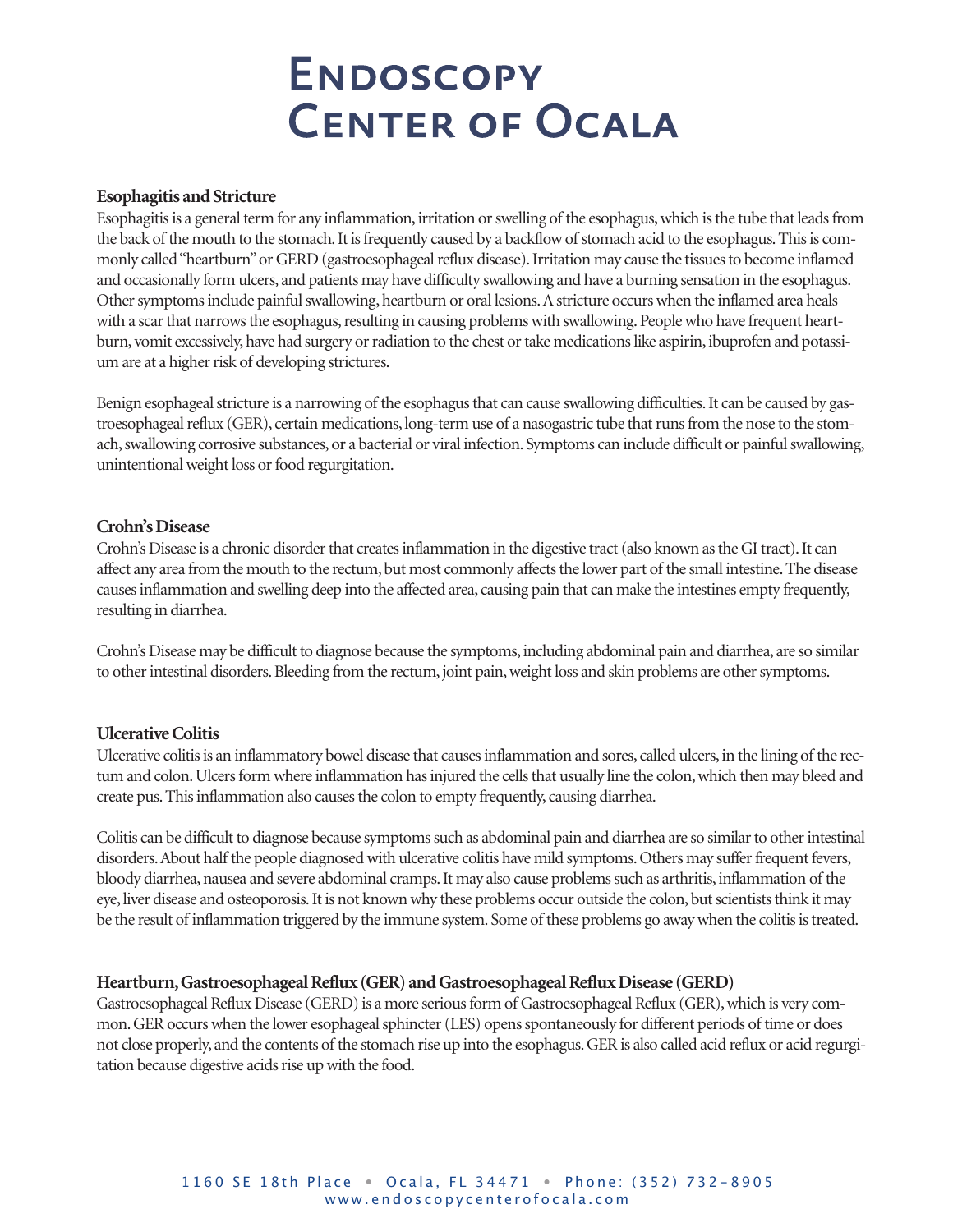When reflux occurs, people can have indigestion where they can even taste food or fluid in the back of the mouth. Also, when the acid touches the lining of the esophagus it can cause heartburn, a burning sensation in the chest or throat. Frequent GER should be investigated by a gastroenterologist.

#### **Barrett'sEsophagus**

Barrett's Esophagus is a condition in which the esophagus, the tube that carries food and saliva from the mouth to the stomach, changes so that some of its lining is replaced by a tissue type similar to that normally found in the intestine. This is called intestinal metaplasia.

This condition may be associated with having heartburn, but it may cause no symptoms on its own. A small number of peoplewith the condition develop cancer of the esophagus,so itisimportant to be diagnosed so appropriate care can be started. Barrett's Esophagus is relatively common, particularly in people with frequent heartburn and gastroesophageal reflux disease (GERD).

### **Helicobacter Pylori (Stomach Infection)**

Helicobacter Pylori (H. pylori) is a type of bacterium that causes inflammation of the stomach, chronic gastritis, and ulcers in the stomach or small intestine. People with H. pylori infections may be more likely to develop cancer in the stomach, including mucosa-associated lymphoid tissue (MALT) lymphoma. The bacteria weakens the protective coating of the stomach and first part of the small intestine, allowing digestive juicesto irritate the sensitive lining.

If someone is a carrier of H. pylori, they may have no symptoms. However, if a patient has an ulcer or gastritis, they may experience abdominal pain, indigestion, bloating, mild nausea, belching and regurgitation or feel very hungry one to three hours after eating. H. pylori is treatable with antibiotics, proton pump inhibiters and histamine H2 blockers. Once the bacteria are completely gone from the body, the chance of its return is low.

### **IrritableBowel Syndrome (IBS)**

Irritable Bowel Syndrome (IBS) affects the large intestine and can cause bloating, abdominal cramping and a change in bowel habits. Some patients with IBS have constipation while others have diarrhea. Some people go back and forth between the two. Though IBS is uncomfortable, it does not harm the intestines. IBS is common and more frequently affects women than men. No one knows the exact cause of IBS, but most people can control symptoms with a change in diet, medicine and stress management.

### **InflammatoryBowelDisease (IBD)**

Inflammatory Bowel Disease (IBD) is an ongoing problem that causes inflammation and swelling in the digestive tract. The irritation causes bleeding sores, known as ulcers,to form along the digestive tract. Symptomsinclude abdominal pain and cramping aswell as bloody diarrhea.

The two main types of IBD are ulcerative colitis and Crohn's Disease.